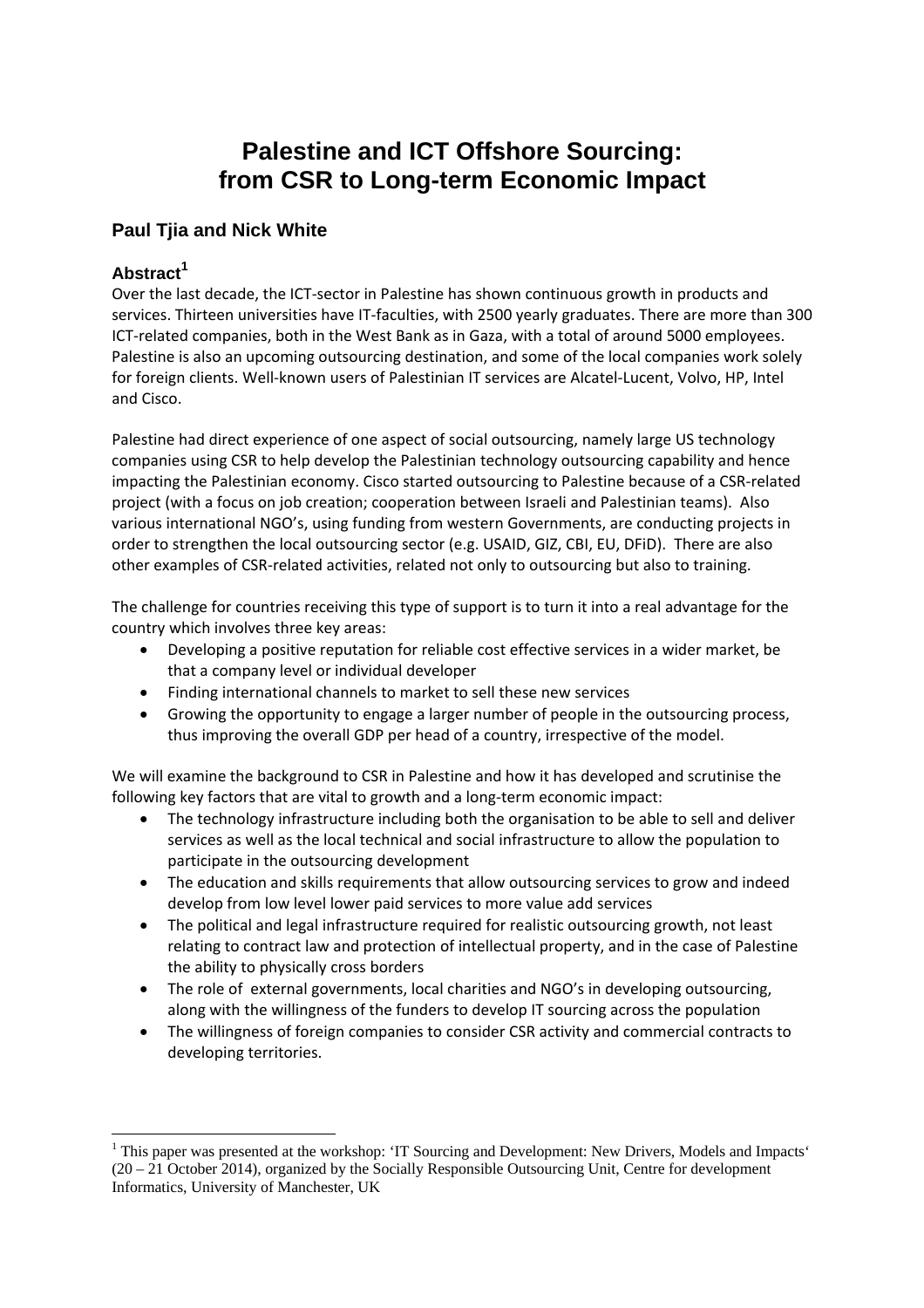Additionally we will consider individual "social" contract outsourcing in the region and how that is used to develop skills and to provide local income streams

Our approach is practical based upon working in the region with the industry and directly supporting the development of the technology sector, particularly software and semi-conductor design outsourcing.

## **1. Palestine: a potential ICT outsourcing destination**

Palestine has a small local market (especially with limited government and public sector spending), and ICT sector stakeholders agree that the sector's growth lies in the effective engagement with international markets. Additionally, due to the restrictions imposed by Israel, particularly on the movement of Palestinian people and goods, the reduced transaction costs compared to other industries in Palestine and the increased reach of the ICT industry provide Palestine the opportunity for continued economic development and resilience against restrictive policies.

Some Palestinian firms have been able to get a foothold in markets beyond Palestinian borders, a high proportion is with Israel and they have created reputation for reliability and quality in the Middle East, Europe and North America. Other Palestinian companies have been exporting software products to markets such as Saudi Arabia and United Arab Emirates. A few of the Palestinian ICT firms have also setup subsidiaries abroad. Apart from this, some major western enterprises such as Intel and Siemens have setup joint ventures with Palestinian ICT firms to do R&D work from Palestine.

In the last five years, the West Bank's ICT industry has had a number of notable successes with international companies including Cisco, HP, Intel and Google (mostly through their offices in Israel), as well as several Israeli companies that contract work to West Bank companies. Israel is by far the largest market for West Bank's ICT exports. Industry insiders suggest that the ICT export values have experienced a surge and may currently amount to approximately \$ 20 to \$ 50 million (this amount has been growing: PITA estimated in 2008 that West Bank companies exported ICT services valued at \$ 15 million). While that is significant, it seems safe to conclude that the Palestinian ICT sector's market for both software and hardware products at present remains predominantly local.

## **2. The role of CSR in building a Palestinian outsourcing industry**

Several foreign relationships with Palestinian companies did not start because of business reasons, but because of CSR (Corporate Social Responsibility) initiatives. Linkages based on CSR has been utilized successfully in the West Bank ICT sector, which has built relationships with well‐branded international companies, including Cisco from the United States.

## **2.1 The West Bank ICT‐sector and CSR**

Cisco, the US networking company was an important catalyst in developing the Palestinian software outsourcing market through it CSR initiative. It is interesting to note that it was a fortuitous event that led to the first projects. John Chambers, the founder and CEO of Cisco was visiting Israel, an important source of innovative companies in the networking field. He also visited West Bank and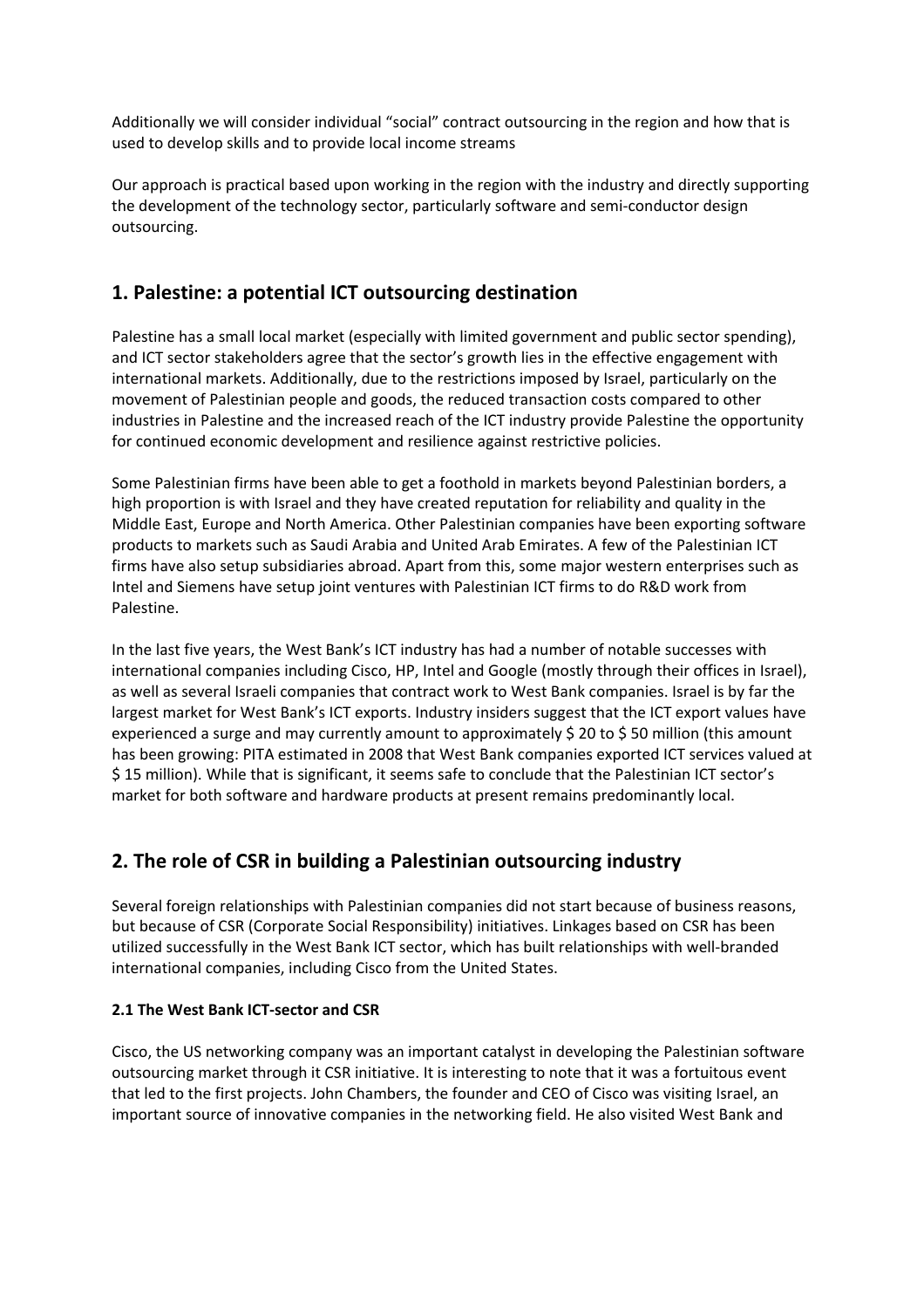saw the potential of the industry there as well as the problems in the territory. It was based upon this experience that he pushed for Cisco to do something. In a recent Forbes article he said<sup>2</sup>:

"The way to end this conflict is to create a very large middle class and be inclusive in how you go *after it across all individuals, regardless of age, religion or gender," says John Chambers, CEO of Cisco, the most actively involved American tech executive in a coordinated effort that includes de facto diplomats from the likes of Intel, Hewlett‐Packard and Microsoft. "If you can address those* issues and you can get others involved, then you can have a shot at peace in the Middle East."<sup>1</sup>

Thus it was a social view as well as a recognition of the reality on the ground and the potential of some of the organisations that led to the CSR initiative.

The implementation was multi‐faceted; developing actual working contracts between Cisco Israel and Palestinian outsourcing companies, funding IT start‐ups through a local organisation called PICTI and providing training students and engineers in both technology and business.

The business contracts were facilitated through PITA and chosen NGOs and involved letting out six contracts, funded by Cisco CSR, to three Palestinian software companies, chosen through a selection process. The deal involved training and development as well as definable business goals; in short all three companies performed and with a reasonably short period had moved the relationship from this CSR funded route to a full commercial basis.

Business aspect aside Chambers and the supports of the initiative (and there were/are detractors from both sides) were looking to create a human relationship as well. In interviews of the participating companies conducted after the contracts had gone commercial, the overwhelming sense was we now see each other as human beings and people, rather than soldiers or terrorists.

From a business point of view the CSR initiative, which has been taken up with other US ICT companies has had the effect of:

- 1. Providing West Bank tech companies with the access to international work
- 2. Helping to develop both technical and managerial skills the Israelis are a tough people to work with in business
- 3. Giving the ICT industry in West Bank confidence in their capabilities as well as giving the people confidence in their skills
- 4. Helping to put Palestine on the map as a potential outsourcing location, using the brands of these companies to help build credibility
- 5. Supporting the skill development of the employees and the education process

What it has not done is create rapid growth in the industry for all of the reason stated in this paper. A considerable barrier is the typical lack of understanding potential customers have of problematic developing countries as their perceptions are driven by what they see in the news.

But overall these projects provided West Bank ICT companies with an opportunity to prove their competence. This approach has helped to provide the branding and case studies which are establishing the West Bank as an ICT services provider location with other external customers. It has also helped build experience of working with international companies. The international companies also benefit from significant PR opportunities for their work in the region.

<sup>&</sup>lt;sup>2</sup> www.forbes.com/sites/richardbehar/2013/07/24/peace-through-profits-a-private-sector-detente-is-drawingisraelis-palestinians-closer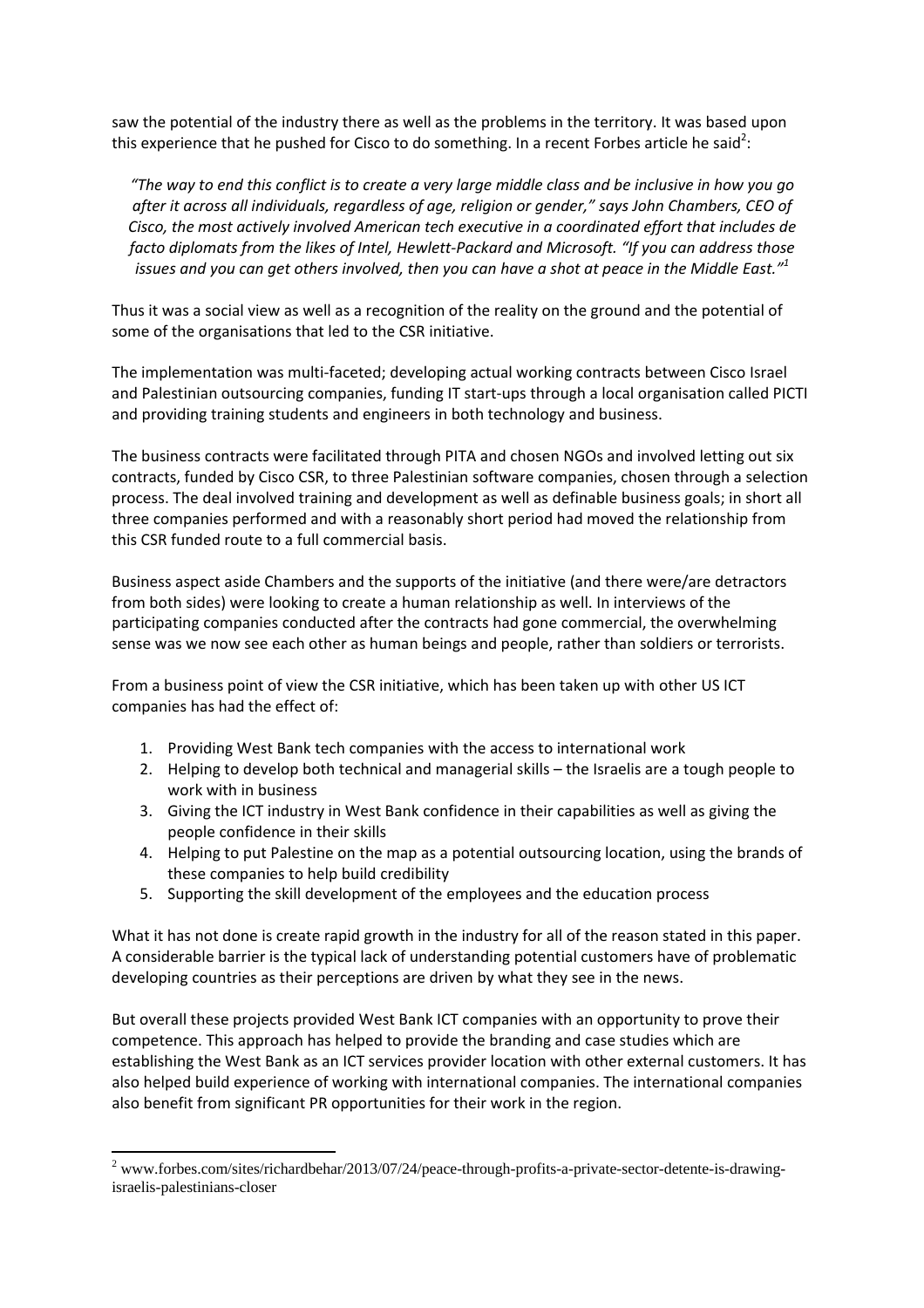The early start‐up CSR support has been less of a success. Our perception of the reasons relate to a partner organisation that did not really understand how start-ups work and need to grow, perhaps looking for the one big success rather than running with a lot of smaller ones where the chances of a success are greater; an environment where a start‐up is difficult to make work due to the home market conditions, lack of access to external markets and a lack of experienced entrepreneurs who can provide the right advice and a financial system that makes it difficult to fund companies, relating to taxes, company formation and legal protection. We understand there are some new funds being put in place and these have overcome some of the issues the main current one being the Sadara Ventures fund of £30m to invest over the coming years. The fund has been created by a number of participants, including Cisco and Google, aid funds and US financial institutions and private individuals; a fund managed by experienced Palestinian and Israeli entreprneurs.<sup>2</sup>

The Cisco CSR also helped with training in the territory which seems to have been very well received and probably made a difference, though the economic results are difficult to measure in the shortterm.

#### **2.2 The Gazan ICT‐sector and CSR**

The position of Gaza is extremely complicated. A recent report estimates that 70% of Gaza's private industry has closed due to damage incurred during Israeli military operations (note: this was even before the hostilities in the summer of 2014), and the restricted movement of goods and materials. Twenty percent of Gaza's factories are operating at about 10% capacity; and 10% are operating at between 10% and 50% capacity. To meet the needs of the population in Gaza and to circumvent sanctions, a very large trade was established utilizing tunnels to transport supplies from Egypt to Gaza. The tunnels have greatly increased the type and amount of food and non‐food items in Gaza (including ICT‐related items), although tunnel goods are subject to price inflation and the policy of the leadership in Egypt (in summer 2014, they were still closed). An inadequate power supply also negatively affects the economy, and neighbourhoods in Gaza experience rolling blackouts and common power shortages ‐ and booming markets in generators. Post the 2014 conflict these conditions have become far worse.

Unemployment in Gaza is roughly 32% (in 2013); refugee youth unemployment is 60%. Gaza scored very poorly in access to credit and starting a new business. There are approximately 45 ICT enterprises operating in Gaza currently, and that the total revenue of the ICT sector in Gaza is between \$ 50 and \$ 75 million per year (of which around \$ 800.000 for export). In addition to these enterprises, there are a considerable number of entrepreneurial start‐up enterprises, unemployed ICT professionals, and fresh graduates who are not counted in the sector per se, but must be included when discussing Gaza's ICT potential. A number of companies are export market‐ready. Some have their own applications or products, and some of these enterprises have excess capacity and flexibility; that is, they have access to skilled contractors, providing a flexible workforce that can be scaled up to meet increased demand. Export potential is limited to enterprises that provide software applications, software services, applications development and other support services such as technical help lines and BPO services. Graphics and gaming services are also possible. One of the few 'advantages' of Gaza is the fact that the local salaries as lower than in the West Bank.

CSR success in Gaza is likely to take more time to develop and manage. Gazan enterprises could approach CSR companies in search of experience, and in the hope of future commercial partnerships earned through that experience. UNRWA (United Nations Relief and Works Agency for Palestine Refugees is currently initiating a CSR‐related project. Its 'Gaza Gateway' will be a social enterprise in order to create local ICT‐jobs (related to services in SAP software, and focussing on foreign clients).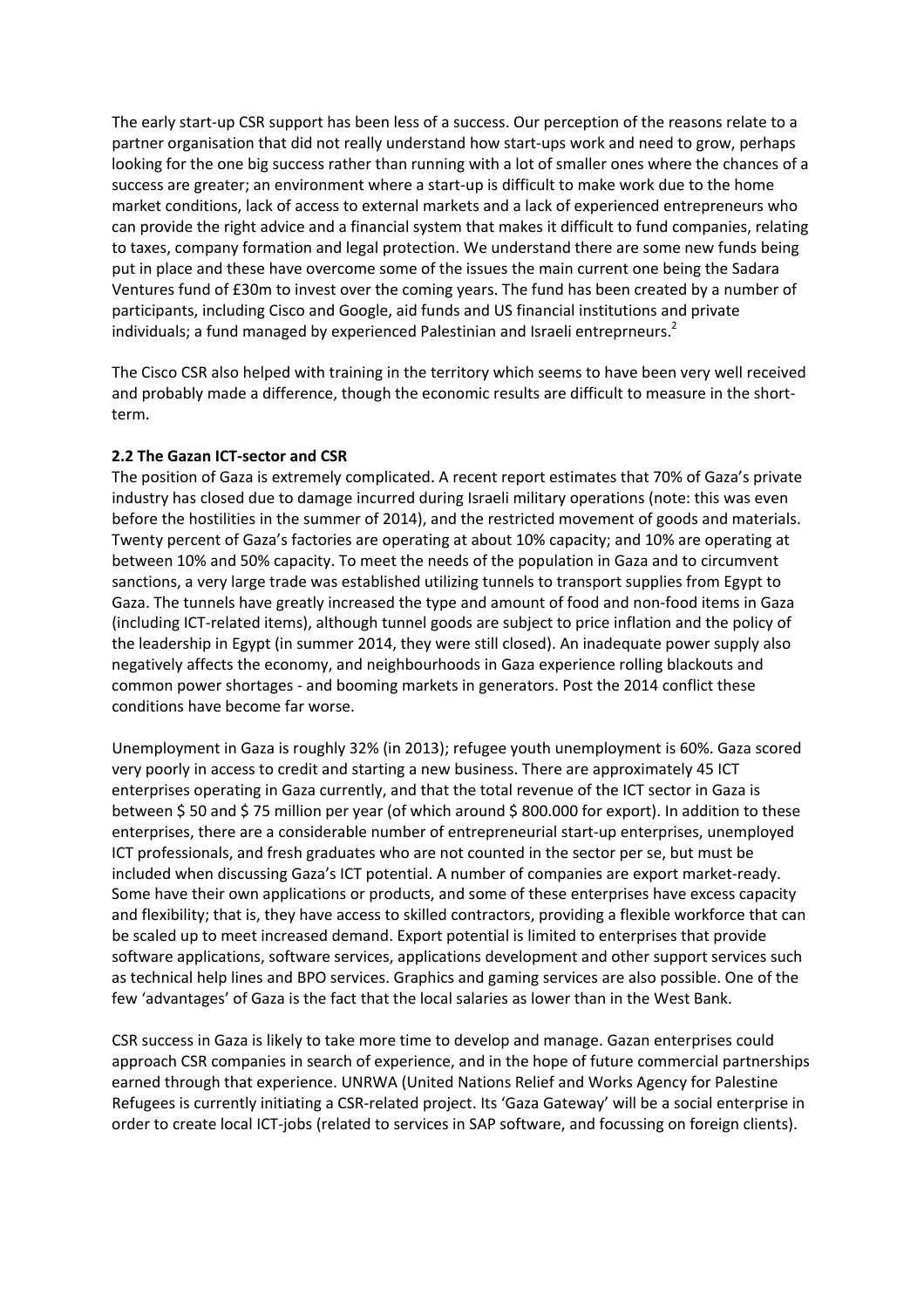## **2.3 Conclusion for CSR in Palestine**

The experience in Palestine seems to point to a number of area where CSR has been very positive, but is unable to influence some factors for overall long‐term success. These are captured in the table below.

| <b>Positive Factors of CSR</b>                    | Factors Required to Make CSR More Beneficial     |
|---------------------------------------------------|--------------------------------------------------|
| Help to build real, business-based contracts      | Government support to develop the                |
| with external companies                           | appropriate financial and legal frameworks for   |
|                                                   | development                                      |
| Actively build skills in Palestinian companies in | The development of appropriate                   |
| both technology and management                    | communication networks at a reasonable cost      |
|                                                   | and band-width                                   |
| Built relationships between two populations       | Appropriate regulatory bodies such a Telecom     |
| Helped to start to put Palestine on the           | Influence of the education content for           |
| Outsourcing map                                   | engineers                                        |
| Provided the opportunity for entrepreneurship     | Restrictions on travel hence the opportunity to  |
| and start-up development                          | sell internationally                             |
| Developing more confidence in the industry        | The development of a strong and vibrant          |
| and highlighting its importance to the economy    | internal market for ICT application, both public |
|                                                   | and private sector.                              |
| Proving to the population that positive actions   | Formalisation of quality measures                |
| are happening                                     |                                                  |
| Help to drive quality systems and introduce       |                                                  |
| recognised work processes to Palestinian          |                                                  |
| companies                                         |                                                  |
| Provide training that would not normally be       |                                                  |
| available in a normal commercial contract         |                                                  |
|                                                   |                                                  |
| Help introduce the latest technologies in to the  |                                                  |

Thus CSR has proved to be very important and beneficial and continues to be, but to make a real medium‐term differences other criteria need to be addressed to help this sector reach its potential. There are challenges and not least the typical Aid based funding; projects have a fixed time scale and therefore finish often before the full benefits and the full lifecycle has been achieved.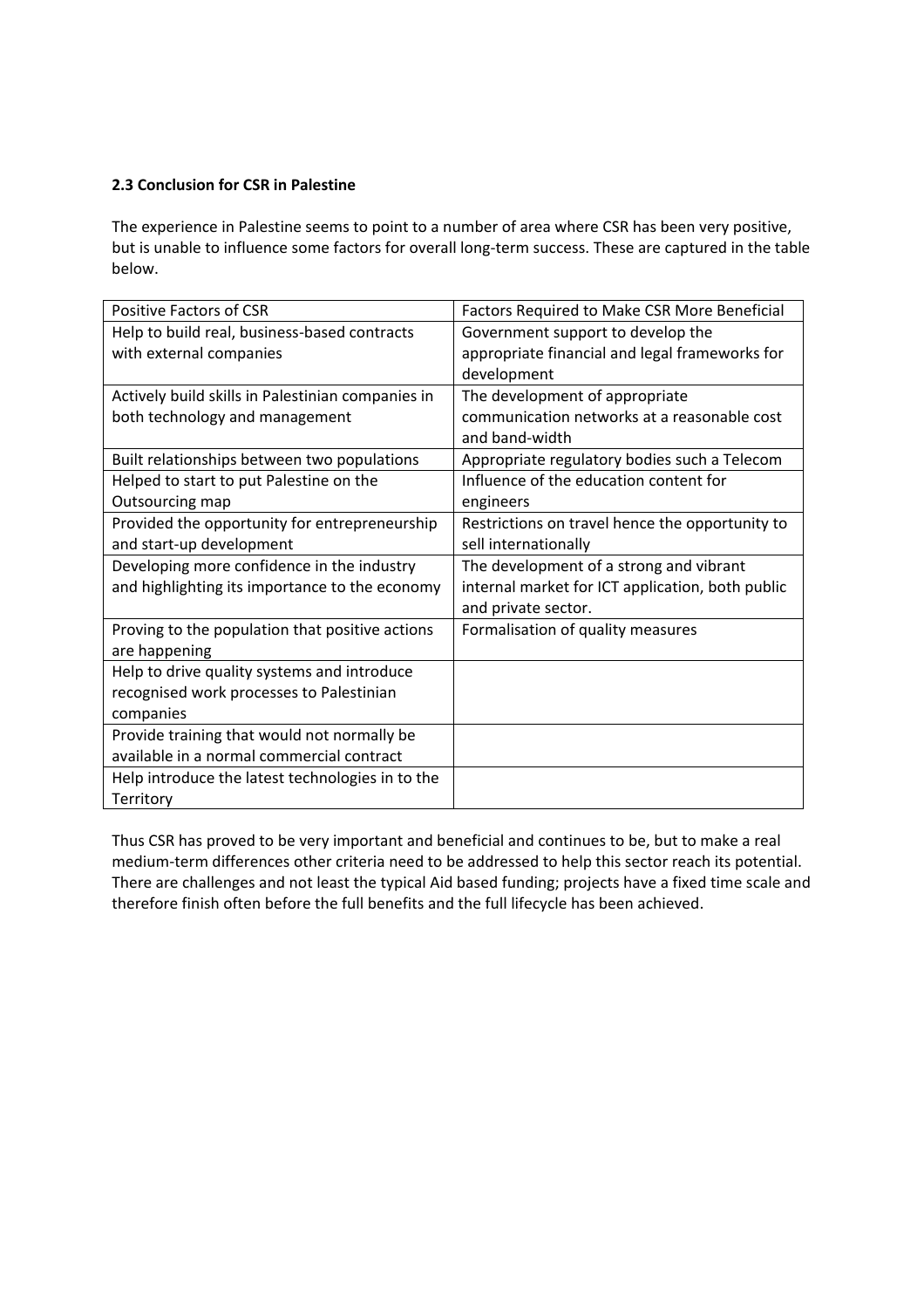## **3. Stat tus of the Palestinia an ICT‐sec ctor: a bas sis for out tsourcing**

In the field of ICT outsourcing services, there are eight principal factors which can explain ICT export success.<sup>3</sup> These eight factors make up the "Oval model", and labelled oval because of the shape of the national boundary depicted in the following:



## **Figure 1 1: the Oval M Model**

## **3.1 Status of the industry**

The ICT sector in Palestine started during the early 1980s with some hardware resellers who worked along with Israeli dealers of large hardware vendors. By mid 1980s, vendors started offering software solutions such as accounting and word processing. With the signing of the Oslo accord and the formation of the Palestinian Authority, demand for both hardware and software, especially from the government and NGO's, increased. As more and more people started working on computers, a growing number of providers started offering their products and services in the Palestinian markets

Although current data do not allow for an accurate assessment of the current economic size of the ICT sector in Palestine, the sector has seen huge growth in recent years, although available numbers vary. According to the Palestinian Central Bureau of Statistics (PCBS), the CAGR of the local ICT market is around 12,7% and was worth \$593,2 million in 2011. In 2013 the sector contributed around 8% of the GDP of Palestine up from 0,8% in 2008 (a phenomenal 68% CAGR). Estimates of ICT exports were thought to account for around \$20 - 50 million in 2013. However it must be noted that the vast majority of the total value is related to internal telecommunication and networking revenues, principally from Paltel, the incumbent internal telecommunications provider.

Due to their physical separation and different political challenges, the West Bank and Gaza can be viewed as distinct markets; the West Bank's ICT sector is larger and more developed than that of Gaza. An estimated 225 ICT companies operate in the West Bank; in Gaza around 45.

The Palestinian ICT sector holds great potential for growth and is considered a potentially large employer and contributor to Palestinian economic development. At present the ICT sector's

 $\frac{1}{3}$  The Ov Workforce" (Cambridge University Press, Erran Carmel and Paul Tjia, 2009) val Model is ta aken from: Offshoring Information Technology - Sourcing and Outsourcing to a Global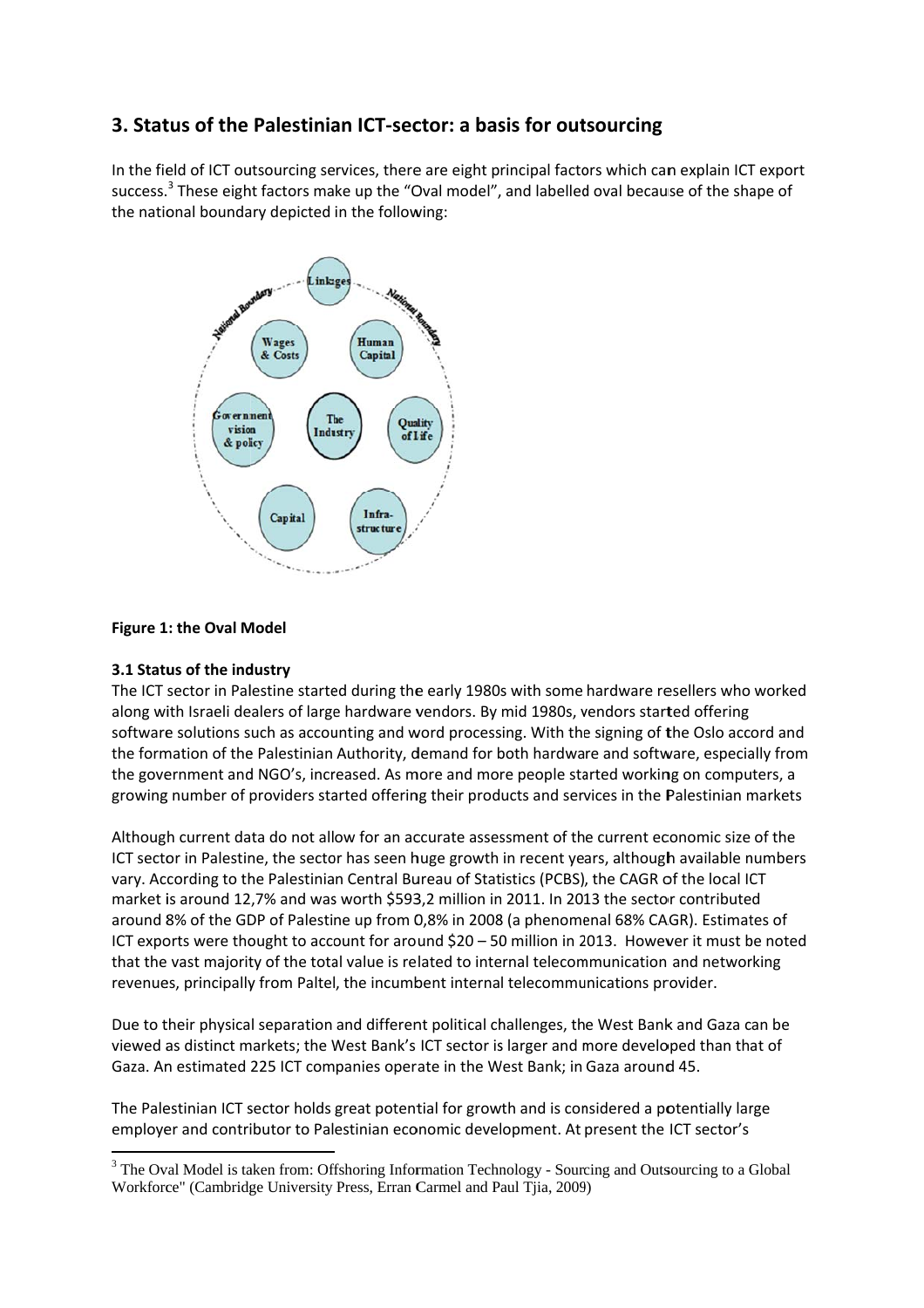contribution to the overall output of the Palestinian economy is disproportional to the number of people: in the West Bank in 2013, it employs 3% of the workforce (about 5000 individuals), producing 8% of output.

The ICT sector is one of the fastest growing Palestinian economic sectors, and despite the relatively small size of the industry, ICT is important within the Palestinian economy. The output value of a Palestinian worker in ICT is an estimated at \$40.000, against an average of \$17.000. It is also estimated that the multiplier ratio is about 1 to 3, meaning that one new ICT job creates up to three other jobs in other sectors.

The ICT industry in Palestine has multiple stakeholders that are involved in various ways in nurturing and building the sector, including:

- Government: Ministry of National Economy (MONE), Ministry of Telecommunications and Information Technology (MTIT)
- Private sector: ICT companies, training companies, consultancy firms
- Associations: PITA (Palestinian Information Technology Association of companies) , PalTrade(Palestinian Trading Center), FPCCIA (Federation of Palestinian Chambers of Commerce, Industry and Agriculture)
- Donor agencies: GIZ, Oxfam, Mercy Corps, AFD, CBI, DFiD etc.
- Academia: universities and community colleges.

As a proportion of the overall ICT output, the telecommunications subsector represents the largest share of the ICT sector. In addition, there are an estimated 270 ICT companies present in Palestine covering all sectors of the ICT market, mainly focussed on the internal market. Led by heavy public sector subsidy, coupled with the relative isolation of the West Bank and Gaza from international trade opportunities, means that many of these companies are not accustomed to international competition and find it difficult to keep‐up with international technology developments. For example, out of the 45 companies in Gaza, only eight are involved in some exporting, mainly to Gulf countries and with a total value of around \$ 800.000.

The Palestinian Information Technology Association represents around 143 ICT companies. These members are involved in a wide range of ICT sectors. The majority of firms are small with an average of 11‐25 employees.

However it should be noted that, due to lack of available investment monies, the willingness of local companies and restricted access to technology (i.e. 3G Networks) the local market remains technologically under developed.

There has been some effort by PITA to build firms' capacities and business skills using donor funding, with the absence of government financial support. A workshop to study main challenges facing the software industry in Palestine was organized by PITA on January 12, 2012 and came to conclude the following challenges: skill development to keep up with international trends, transfer new knowledge to the developers (software and web designers), new tools for web and software development that they are not aware of, international Quality Certification for software development, need for a reference code or organization that sets a minimum required quality in the software and web development business, university curricula that are not compatible with market needs and need to be upgraded. To some extent the CSR monies are helping to address some of these challenges

A major downside is the fact that the Palestine ICT sector is dotted with small firms. The largest company in outsourcing has less than 150 employees whereas the biggest company in packaged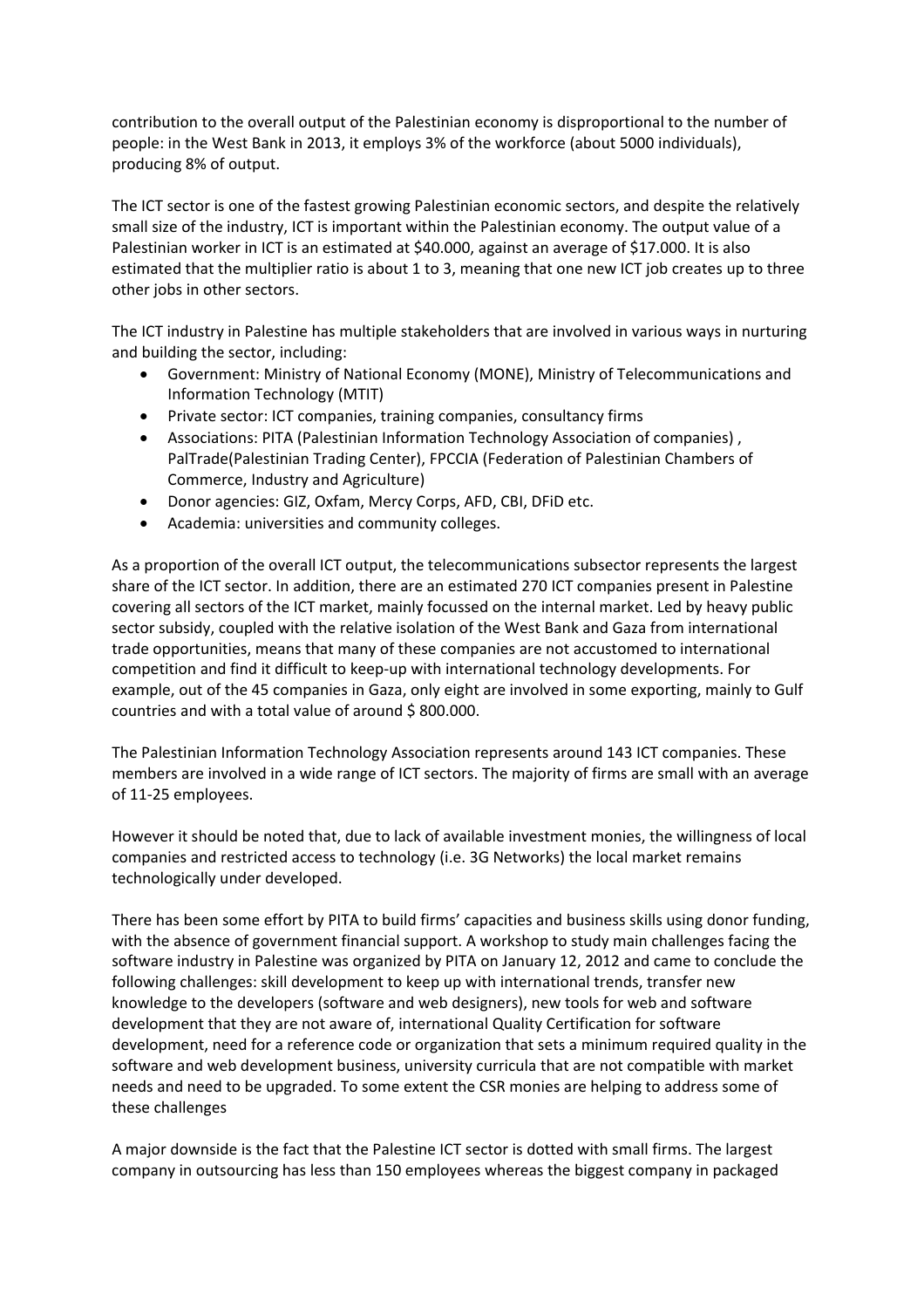product has less than 50. In consequence, they can only operate in and meet the needs of niche markets. Only a few companies are entirely or predominantly reliant on international clients (such as ASAL Technologies and EXALT).

There is work going on, using donor funding and Middle Eastern investment to develop start‐ups in the sector in both Wet Bank and Gaza. These are focussed around new IT graduates and many of the projects are in the mobile space with the development of Apps.

Numerically, if we exclude the major telecom provider Paltel, the Palestinian ICT sector is not very large but past surveys suggest that wide set of capabilities exist in the industry. Some examples of products and services offered by Palestinian companies in the ICT domain (of which many can be delivered remotely to foreign clients):

Services (as an outsourcing provider):

- Applications development;
- Mobile applications development;
- Web development;
- Software design and testing
- Electronics development, mainly circuitry‐type services.

Business Process Outsourcing (BPO) consists of a diverse range of activities, where an ICT infrastructure is an important tool and enabler to perform this work for clients abroad, including, for example; Contact Centre, Back Office Process, Data Conversion, Multimedia Services and Graphic design.

BPO also provides an opportunity for Palestine, but should be restricted to specialised, lower volume, specialist services due to scale. For example, Arabic call centres would be a good example of possible BPO for the region (the neutrality of the Palestinian Arabic accent is notably an advantage in the business of call centres), or outsourcing of specialised legal or human resource services to Middle Eastern companies. There are examples of some of these already with call centres (e.g. Transcend and Reach). Gaza has some 2D and 3D animation, where international services are being delivered.

Specialisation in a few value‐add areas of BPO would make it easier for Palestinian companies to build an international reputation and scale, for example multilingual telemarketing activities targeting Arab customers or data‐entry in Arab language (as already done for a Dutch company). Additionally, encouraging companies to co-operate and run joint projects will help deliver scale to prospective customers.

#### **3.2 Government vision and policy**

Gaps in the legal regulatory framework include absence of intellectual property law. Palestine has no Intellectual Property Rights (IPR) laws and regulations and no structure to enforce IPR protection, and this has a limiting effect on the country's attractiveness for foreign direct investors and some outsourcers. Patent protection exists in theory, but not in practice, based on laws from 1947 and 1953. The same applies to the protection of copyrights and related rights. Comprehensive new drafts exist and have been introduced into the legislative process. However, in the absence of the normal legislator (the Legislative Council, currently suspended) both have been held up.

The Palestinian Telecommunications Regulatory Authority (PTRA) was established in 2009 but has not been brought into practice yet. Hence, the Ministry of Telecom and Information Technology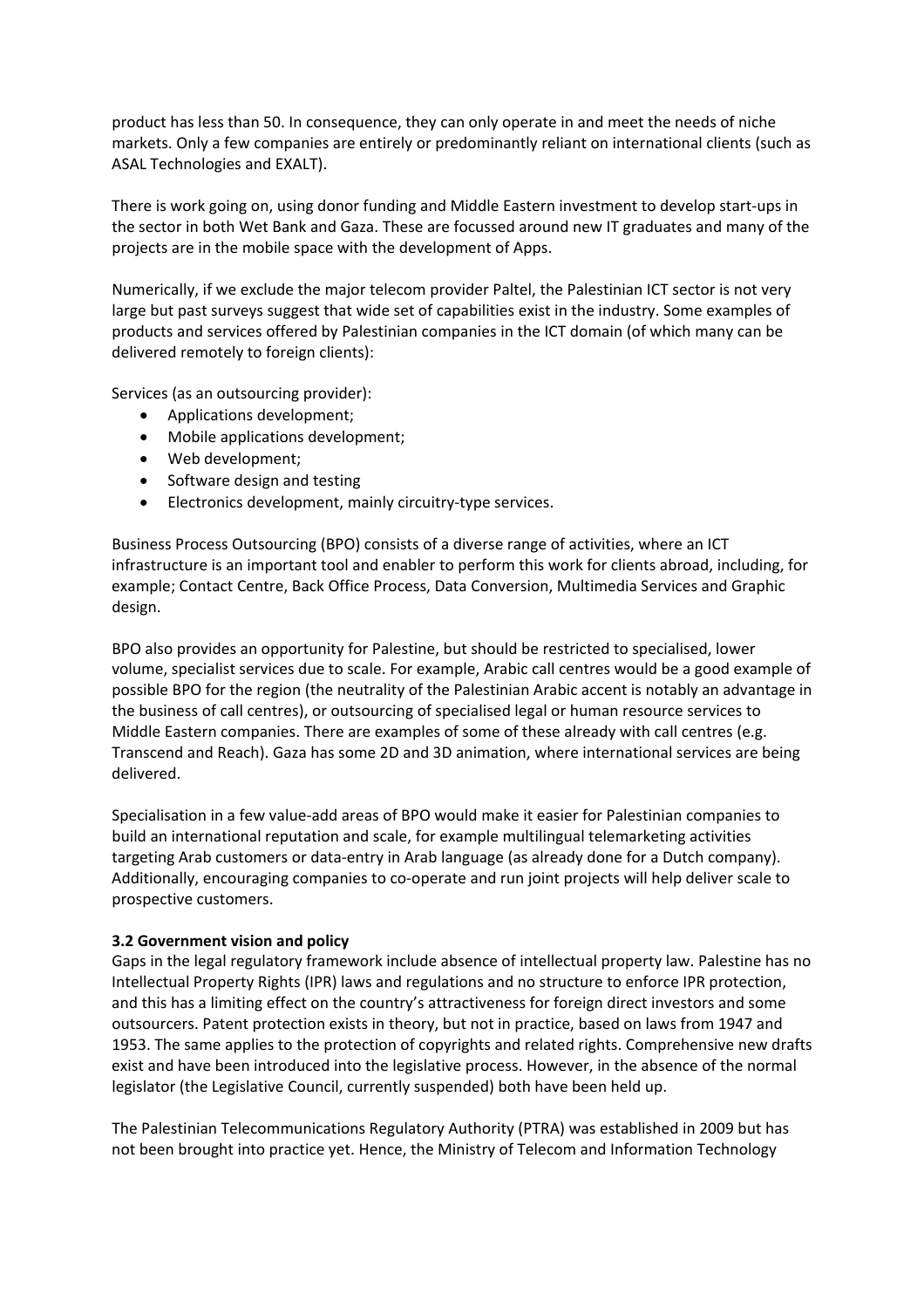(MTIT)<sup>4</sup> is also playing the role of the industry regulator as well. This leads to ministry being over pressed for resources to improve the ICT infrastructure in the Palestinian territories along with dealing with pricing, licensing and operational issues of the telecom sector. The lack of regulation or no clear regulation creates a negative environment for investment and thus affects the medium and long term growth prospects of ICT Industry. This situation is exacerbated by the technology restrictions imposed by Israel.

In recent years there have been many efforts by the Ministry of Telecommunications and Information Technology (MTIT) to increase competition in the telecom market including liberalization efforts, building the government network, and the Academic Network. This resulted in improved competition including the introduction of more Internet service providers to the local market, though they are all using the Paltel network. It is worth noting that the Palestinian government does not own any shares in the private telecom companies.

The Ministry also issued the 'National Strategy for Telecommunications, Information Technology and Post in Palestine, 2011-2013'<sup>5</sup>. As the guiding strategy for the public institutions working with the ICT sector, this document identifies the Palestinian Authority's vision for this sector and gives an overview of the current state and the challenges facing this sector. The primary focus of the information technology sector policy is building the e-government capability of the PA as well as developing laws and regulations that will create a hospitable ICT environment.

Another challenge is the limited ability of the government to support education, research and development (R&D) in ICT. Government efforts are needed to support improved curricula, student training opportunities, etc. Additionally, the financial and human resources dedicated to R&D by the government and the private sector in Palestine is minimal. As a result, there are very few ICT innovations, and even fewer cases of R&D innovations being brought to market as products or services.

Despite the efforts of the Palestinian Investment Promotions Agency (PIPA)<sup>6</sup> the country's risk level is rated high by investors. That combined with its inability to freely provide residence visas and access to potential investors greatly hinder the flow of Direct Foreign Investment into the country. The World Bank rates the West Bank and Gaza 131 out of 183 countries for "ease of doing business". Also the process of registering a company is neither simple nor economical for technology start‐up entrepreneurs.

The ICT sector has received limited financial assistance and regulatory and fiscal policy support from the government since 2006. Among the weaknesses of the ICT sector in Palestine is a lack of capacity of the MTIT to influence the evolution of the sector as well as the low level of commitment to ICT initiatives by most ministries. The Ministry of National Economy is currently in the process of developing a trade in services policy and envisages building a more comprehensive trade policy in the near future.

#### **3.3 Human capital**

Compared with other Middle East and North Africa (MENA) countries, Palestine has a well‐educated population with a very high literacy rate and proficient language skills. As an ICT industry is a knowledge driven industry, education plays a vital role in the growth and sustainability of the industry. The Palestinian government, through International Aid, has invested in education, both technical and in languages. ICT‐related courses command high interest among the students. There

<sup>4</sup> www.mtit.pna.ps

 $^5$  www.pmtit.ps/ar/cp/plugins/spaw/uploads/files/Trans\_National\_Strategy\_ICT-Post\_Palestine2011-2013.pdf  $^6$  www.pine.gov.ps/

www.pipa.gov.ps/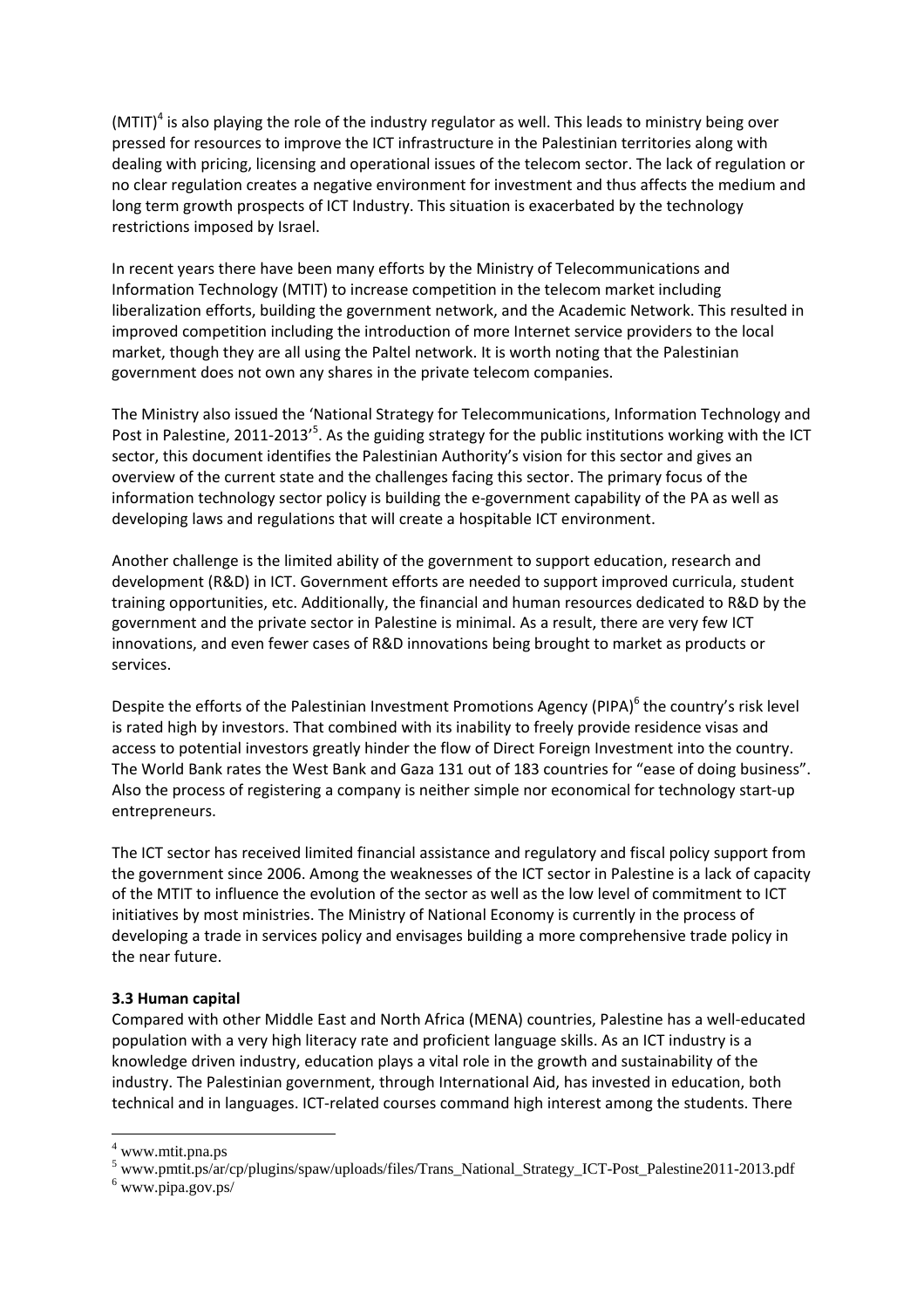are 13 accredited universities teaching ICT and delivering some 1500 ‐ 2200 new ICT graduates to the market each year. This is more than the current market requires, resulting in both unemployment and a brain drain for the best candidates, but providing the potential for growth.

Soft skills available in Palestine include good language skills in Arabic, English and Hebrew that facilitate communication with customers. English is the language of instruction in major science based courses and Arabic & Hebrew are the language of the land. The majority of managers and developers speak English. There is also cultural proximity to Western Europe, Middle East and North America: this potentially reduces management costs for customers. Cultural understanding is an advantage that some other, better known outsourcing regions (for example India) do not always deliver. Additionally, many of the senior managers and business owners have experience outside of Palestine, many in the USA, bringing important skills to their companies. As the industry grows, more home grown managers will be required and already there is a shortage of good middle managers.

The challenge before the industry is to utilise the available skills and take it to the next level. However, for the Palestinian ICT sector to grow these skills need to be updated as per the current market requirements. Companies often need to train fresh graduates in order to make them job ready. It is essential that the education institutions play a key role in achieving this goal and thus helping increase the skill set availability in the Palestinian Territories. It has also been noticed:

- There is a gap between the fresh graduates' skill level and practical hands‐on experience needed in the job market (although this is the case in many developed countries as well).
- When it comes to domain expertise many companies are focusing on "commodity" types of market segments and there is a lack of specialization needed in the market (e.g. in niche areas).

#### **3.4 Wages**

Compared with Western Europe, and based on comparative charge‐out rates, the Palestinian companies offer a beneficial cost structure and with the technical expertise also good value for money. This makes Palestine attractive to potential partners outside of the region, and especially in Western Europe. A typical senior software engineer in Palestine is charged out at between \$80 - 300 per day, with an average of \$172, according to research. Using published data, the following cost comparisons can be made:

| Country      | Average Cost per day | Day Range      |
|--------------|----------------------|----------------|
| Palestine    | \$172                | $$80 - $300$   |
| Israel       | \$750                | \$600 - \$1000 |
| Jordan       | \$167                | $$80 - $350$   |
| India        | \$300                | $$210 - $420$  |
| China        | \$180                | $$100 - $200$  |
| <b>USA</b>   | \$850                | \$700 - \$1000 |
| South Africa | \$450                | $$250 - $600$  |
| Ukraine      | \$230                | $$125 - $280$  |
| Poland       | \$260                | \$170 - \$390  |

#### **Table 1: International Wage Comparisons 2010<sup>7</sup>**

Palestine's ICT sector has a higher cost structure compared to its main local competitor Jordan, especially related to labor cost. Palestine cannot compete on a cost-basis with other outsourcing

<sup>&</sup>lt;sup>7</sup> source: AFD, plan for the support for the Information and Communication Technologies sector in Gaza (2010)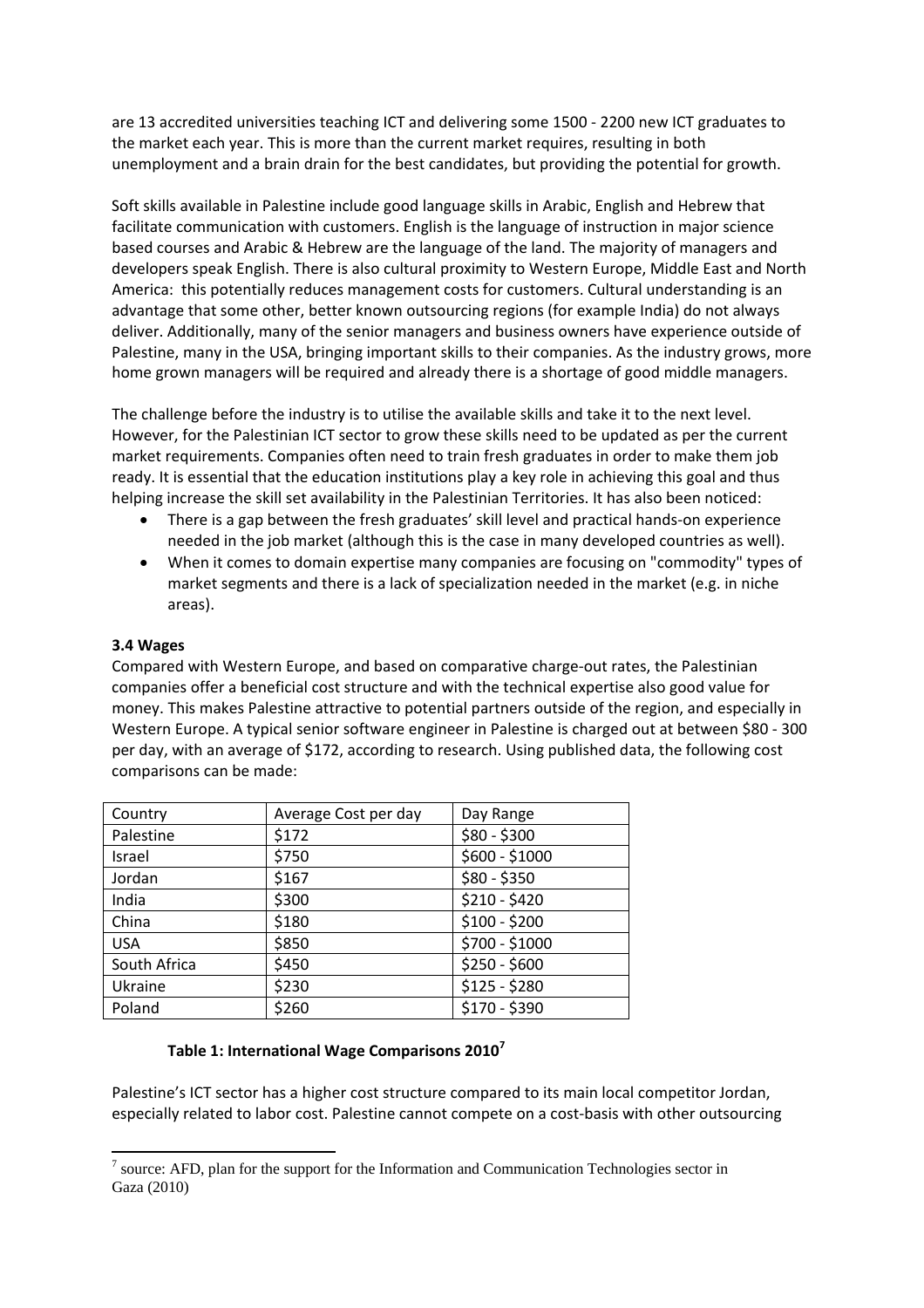locations such as Egypt, Bangladesh, Sri Lanka or Vietnam, where day rates of around \$80 can be found. This implies that Palestine cannot adapt to be a price leader. Note: this is especially related to the West Bank; the services from Gaza can be offered at a much lower rate.

The lower cost base compered to Western Europe is nevertheless one of the major strengths that must be highlighted in order to position Palestine internationally. However, cost alone will not ensure the development of the Palestinian ICT outsourcing industry; value for money is the overall requirement, which means that the expertise and quality issues have to support the low cost base.

## **3.5 Capital**

Potential sources of finance include: government programs, the banking sector (currently the largest and most important source of formal finance, though least accessible by SMEs in the IT sector), capital markets, venture capital (e.g. Sadara Ventures<sup>8</sup>, Fast Forward<sup>9</sup>, Abraj, Siraj, Sharakat and Arabreneur fund<sup>10</sup>), trade financing and informal sector financing (loans from family and friends).

There is insufficient provision of domestic credit for Palestinian ICT firms. SME's and start‐ups particularly face challenges in accessing early stage funding. This is a major obstacle to doing business. In case venture capital is available, however, companies have not reached the readiness and maturity levels necessary to qualify or make their case to those funds. There is also concern about the availability of working capital as Palestinian companies seek to grow.

Palestine has so far not been very successful in attracting FDI in the IT sector. Attracting multinationals and foreign direct investments to invest in Palestine has proven rather difficult, and remains a challenge. In order to assist start‐up companies, PITA established in 2004 the Palestine Information and Communications Technology Incubator (PICTI) $11$  as an independent organization, though this has yet to help deliver any significant companies.

#### **3.6 Technological infrastructure**

The privatization of the telecom sector led to the formation of Palestine Telecommunication Company (Paltel). It had an exclusive license to provide internet and communication services in the Palestinian territories, however a second mobile services company has been given license to operate as well (Wataniya Mobile). Advanced and accessible basic telecom infrastructure including fixed and mobile phone lines, Internet and broadband services is available and unsurprisingly is the most used aspect of ICT, driven by consumers. As a proportion of the overall ICT output, the telecommunications subsector is, by far, the largest in the ICT sector.

Market liberalization is important given its impact on increased competition. Improved competition included the introduction of more service providers to the local market. However, the incumbent operator's (Paltel) de facto monopoly is still impeding more effective competition. This is resulting in high connectivity costs and issues with the network quality of service, low speeds, and connectivity reliability.

The telecom network in Palestinian territories is owned and operated by Palestinian operators, but to comply with the Oslo accord, the connection to the outer world has to happen through Israeli telecommunication operators. Paltel owns and operates the internet network, but it must buy its bandwidth from Israeli telecommunication operators, and then resell this capacity to its Palestinian customers (both to ISPs and end consumers), which results in expensive connectivity costs. Another

<sup>8</sup> www.sadaravc.com

<sup>9</sup> www.fastforward.ps

<sup>10</sup> www.arabreneur.com

 $11$  www.picti.ps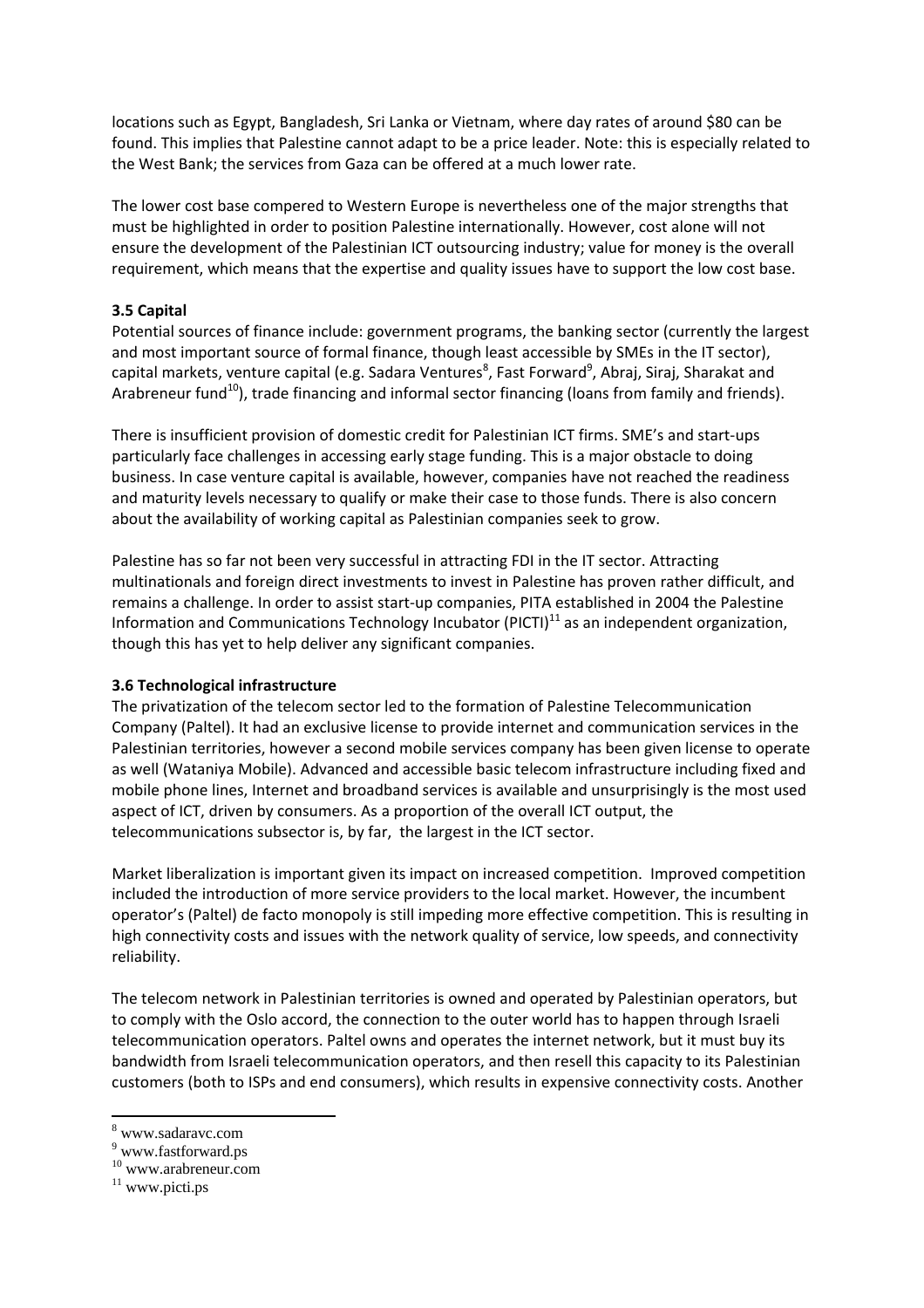major issue is the restrictions put in by Israeli Authorities on importing telecommunication equipment by Palestinian telecom providers and ISPs. This also puts additional pressure on assimilation of internet and increasing of bandwidth within Palestinian Territories.

Apart from this, Palestinian mobile services companies, both Jawwal (a subsidiary of Paltel) and Wataniya are choked for bandwidth by Israeli authorities. This is evident as Wataniya, which has license to operate both 2G and 3G services, is only operating 2G services; currently Israel is blocking the creation of the 3G network. This loss of business for Palestinian service providers is exacerbated by Israeli service providers, who have license to run 3G services outside the Palestinian territory, but coverage includes most of the West Bank and Gaza. In the former due to the prevalence of settlements and in the latter due to the small land area. The 3G services serves the need of the consumer for faster mobile internet in the territories. This lack of faster internet creates a problem for the software industry which completely depends on the ICT infrastructure.

The main change that policy makers should try to effect is to push on the political level to give Palestinians access to 3G and 4G networks and larger high speed internet bandwidth. These capabilities are critical for the development of a competitive Palestinian ICT sector. As long as this necessary infrastructure is not available, the Palestinian ICT sector will continue to be at a disadvantage in terms of international and regional competitiveness.

In general, the current state of ICT infrastructure generally does not pose a major impediment to the industry but could be improved. The costs of connectivity and more generally electricity, however, are problematic. The quality of the connectivity is an issue as well as the fact that there is no control of the gateway. Finally, the connectivity is uneven across the country. Major cities are well connected compared to rural areas. Even during the worst conflict situations, there was never damage to Internet connectivity, both in Westbank and in Gaza. IT companies in Gaza, for example, usually continued to serve clients in various countries throughout Israeli bombing campaigns, keeping up service and delivery standards. In fact, while some economic sectors have suffered over the past years because of Israeli impediments on physical exports, most segments of the ICT sector have continued to thrive.

#### **3.7 Linkages**

Linkages emerge between individuals, between companies, and between nations due to geographical, cultural, linguistic, historical or ethnic connections. The effective use of linkages is one of the most important success factors for developing an ICT‐export industry (for example in India, with an active role of the Indian diaspora in the United States).

Over half of the Palestinians live outside the Palestinian territories, including 4,9 million Palestinians living in the Middle East. The Palestinian diaspora is broad, geographically and in terms of their experience. Approximately 1,3 million Palestinians live in Jordan, while Lebanon, Syria and the Gulf States also host large communities. North and South America and Europe are also home to sizeable Palestinian communities.

This diaspora community represents a natural channel for Palestine's marketing and support. Various Palestinian companies have shown export success that is mainly due to the owners personal relations with the outsourcing market, especially with the US. Since sales channels are currently limited, the successful firms often have management with good connections rather than formal sales strategies.

Nevertheless, the actual activities related to mobilizing the diaspora are still limited. It must be noted that PITA has developed its strategic plan with the intention of tapping into the knowledge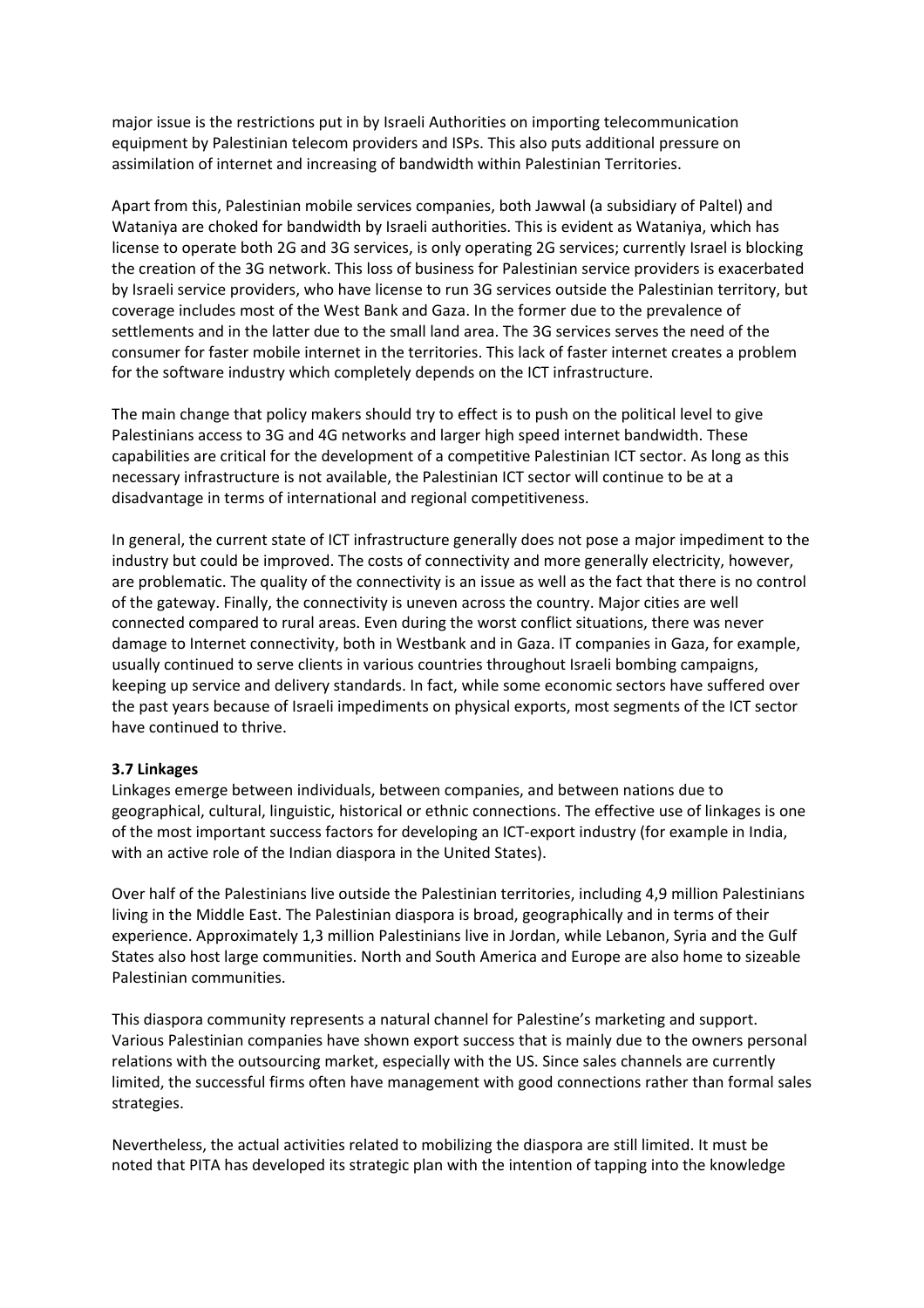and available opportunities that the Palestinian diaspora possesses in the international community. In 2013, it initiated the Palestinian Global IT Network (GloPal)<sup>12</sup>, which will provide linkages and opportunities for Palestinian companies, entrepreneurs, and IT professionals to develop and link with opportunities outside the boundaries of Palestine and the region. The concept is based around engaging skilled members Palestine's friends and diaspora and tapping into their resources, knowledge, and contacts. Objectives:

- Professional Advice on programs drafted under the strategy
- Act as ambassadors and representatives to Palestine's IT industry
- Creating linkages between Palestinian IT businesses and professionals and the rest of the world
- Be part of Palestine's IT industry branding initiative
- Knowledge & skills sharing
- Assisting entrepreneurs to build successful start‐ups
- Mentoring and coaching of Palestinian IT businesses and entrepreneurs.

Strategic communication and collaboration with, and involvement as clients, investors or brokers of, the Palestinian Diaspora in target markets can enable and significantly stabilize the said trust‐based relationships need for successful marketing of ICT services, including and beyond outsourcing.

This is a potential source of finding further CSR support, particularly if this can be related to actual business projects, overseas training and technology investments.

## **3.8 Quality of Life**

The quality of life in a location helps attract foreign clients. Ramallah can be considered a relatively attractive city, and has been extensively developed in the last 10 years, being the commercial and Government centre of the West Bank, as well as hosting a large community of international aid‐ workers along with its close proximity to Jerusalem. It does not yet attract a serious number of European business persons, living and working in the city. In the background, there are always security-related issues and uncomfortable crossing of the "wall", which make Palestine a less attractive location.

In addition, office space in Ramallah in particular is often hardly affordable for start‐ups and small ICT businesses. In practice this operates as a significant obstacle to doing business, especially in the early stages of companies' development.

## **4. What companies should do themselves**

CSR has positive impacts, but there are areas it does not help with and therefore the responsibility to benefit in the longer term comes back to the individual companies, if possible with local industry and government support. The Palestinian companies should especially promote their strengths more actively abroad. Palestine is not only an interesting and upcoming outsourcing destination, compared with other nations, it has another specific advantage: it is also a gateway to the Gulf region for European producers of software packages. Countries such as Saudi‐Arabia or the Emirates are potential export markets and the Palestinians can be used for localisation (e.g. translating the software into the Arabic language). They can also assist in market research and marketing and sales, since they already belong to networks in the region.

<sup>12</sup> www.pita.ps/content/glopal-palestine-global-it-network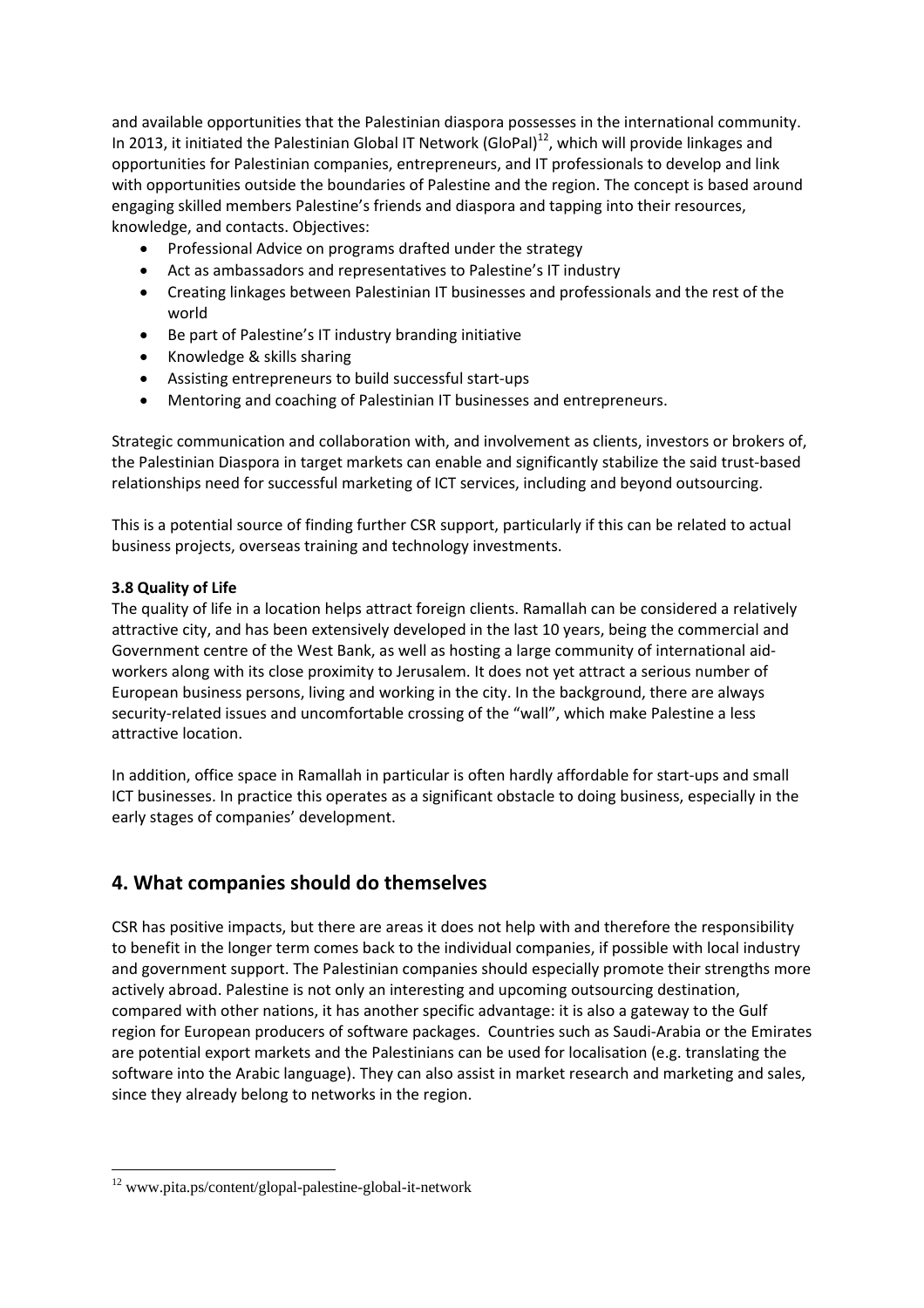#### **SWOT analysis**

| <b>Strengths</b>                                                                                                                                                                                                                                                                                                                                                                                                                                                                                                                                                                               | Weaknesses                                                                                                                                                                                                                                                                                                                                                                                                                                                                                                                                     |
|------------------------------------------------------------------------------------------------------------------------------------------------------------------------------------------------------------------------------------------------------------------------------------------------------------------------------------------------------------------------------------------------------------------------------------------------------------------------------------------------------------------------------------------------------------------------------------------------|------------------------------------------------------------------------------------------------------------------------------------------------------------------------------------------------------------------------------------------------------------------------------------------------------------------------------------------------------------------------------------------------------------------------------------------------------------------------------------------------------------------------------------------------|
| ICT capabilities: a wide range of existing software<br>skills; a number of companies have demonstrated<br>capabilities by exporting to international markets,<br>including Europe<br>Lower cost base: lower labour costs in comparison<br>to Western-Europe. Also: low employee turnover<br>Language proficiency: English plus Arabic (and<br>Hebrew)<br>A 'nearshore' destination: Palestine has<br>geographical and cultural proximity with Western<br>Europe. Also no time differences.<br>Active support: there are existing trade support<br>institutions, such as PITA                   | Workforce: gap between fresh graduates<br>and job market; limited numbers of project<br>managers and team leaders<br><b>Issues of size:</b> a small domestic market with<br>minimal government IT spending. Lack of<br>scale in most firms; no access to capital<br>Access to export markets: limited access to<br>external markets for most ICT firms. No end-<br>to-end regional and international market<br>penetration programs (B2B)<br>Branding: limited visibility as an IT country.<br>Negative image because of political situation   |
| <b>Opportunities</b>                                                                                                                                                                                                                                                                                                                                                                                                                                                                                                                                                                           | <b>Threats</b>                                                                                                                                                                                                                                                                                                                                                                                                                                                                                                                                 |
| Export markets: existing and potential markets for<br>IT/BPO outsourcing. Nearshore competitors are<br>becoming more expensive.<br>Arabization: unique support to European product<br>software companies<br>Partnerships: with larger organisations (e.g. Cisco,<br>HP); CSR approach<br><b>Global financial crisis:</b> a growing interest in Europe<br>for lower cost ITO/BPO services<br>Development partners' interest: export-<br>supporting activities by various donors (e.g. USAID,<br>GIZ, CBI)<br>Palestinian diaspora: ccapitalise on the diaspora<br>who work in ICT-sector abroad | <b>Unrest:</b> no improvements in political<br>situation between Israel and Palestine.<br>Deteriorating political situation in the<br>Middle-East<br><b>Recession:</b> there is pressure on budgets,<br>leaving fewer opportunities in a shrinking<br>market (e.g. in US, Europe)<br>Political change of focus: There is evidence to<br>suggest that the political focus of the West is<br>moving and funding is being re-allocated<br><b>Competition:</b> much competition, both from<br>'nearshore' countries and 'farshore'<br>destinations |

## **Table 2: SWOT analysis ITO & BPO sector in Palestine**

## **5. References**

AFD (2013), Palestinian ICT Market Penetration Study, Final Report, Avasant

AFD (2010), plan for the support for the Information and Communication Technologies sector in Gaza

CBI Magazine (2014), IT in Palestine

GIZ (2012), Palestinian ICT Private Sector 3‐Year Strategy and Development Plan, Solutions for Development Consulting

Mercy Corps (2013), Palestinian ICT Sector 2.0: Technology Sector Development Report and Recommendations Relevant to Regional and Global Market Opportunities, Solutions for Development Consulting